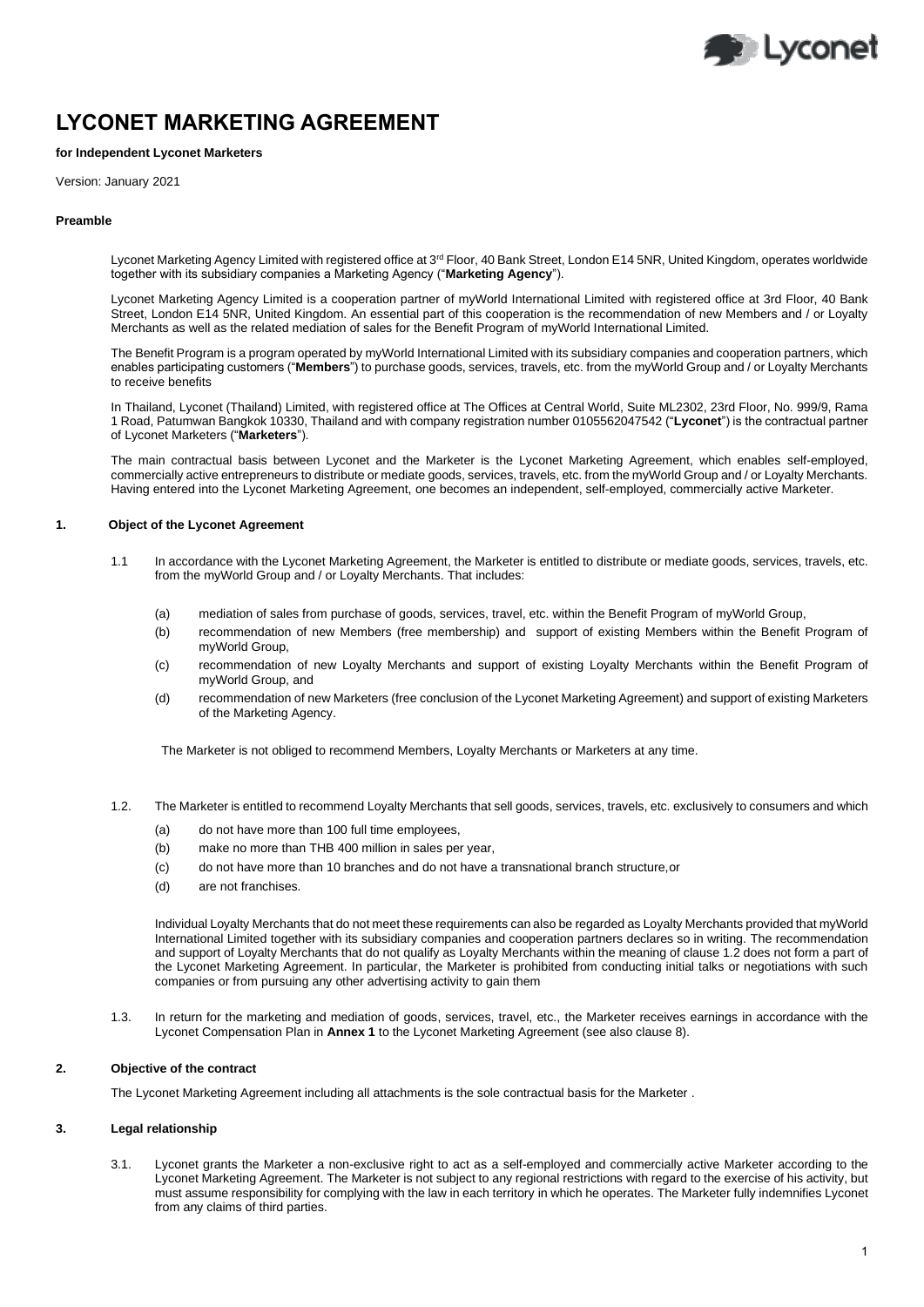

- 3.2. The Marketer acts as an independent entrepreneur within the commercial activity. No form of employment, service, or corporate relationship of any kind whatsoever is concluded between Lyconet and the Marketer. The Marketer provides his contractual services exclusively within the framework of an autonomous, independent activity that is legally independent of Lyconet and, in particular, the Marketer is not subject to instructions from Lyconet.
- 3.3. The Marketer is expressly prohibited from giving the impression that he is an employee, agent or representative of Lyconet or of any related company.
- 3.4. The Marketer is prohibited from representing Lyconet,In particular he is not authorised to conclude contracts or receive services on behalf of Lyconet. The Marketer is also prohibited from representing other group companies of the Lyconet or myWorld Groups, their cooperation partners and Loyalty Merchants. Infringement of this clause will entitle Lyconet to terminate the Lyconet Marketing Agreement for good cause in accordance with clause 12.2.
- 3.5. Only one registration (i.e. one ID number) is permitted for each Marketer, whether a natural or legal person. The residential or business address (registered office) of the Marketer must be stated in the registration. Multiple registrations made to achieve unjustified advantages according to the Lyconet Compensation Plan in **Annex 1** entitle Lyconet to terminate the contractual relationship for good cause and to withdraw the advantages obtained in this way. In the case of multiple registrations, the last registered ID numbers will be deleted. Advantages according to the Lyconet Compensation Plan in **Annex 1**, which only resulted through multiple registrations, will be forfeited.

#### **4. Precondition for a Marketer's activity and earnings**

- 4.1. The conclusion of the Lyconet Marketing Agreement requires natural persons to have reached the age of majority.
- 4.2. The Marketer must independently ensure that his commercial activity is duly registered and that he has the necessary regulatory approvals to practice his trade. He must ensure that all his personal obligations to pay taxes and other levies are met and hereby agrees to indemnify Lyconet , any company affiliated with Lyconet, the myWorld Group, its cooperation partners and Loyalty Merchants against any claims by third parties if they are not met.

#### **5. Rights and obligations of the Marketer**

- 5.1. The Marketer is entitled to use third parties (e.g. assistance) to provide organisational support for his activities. The Marketer must ensure that the obligations of this Agreement are also met by such third parties.
- 5.2. The Marketer is required to make only such statements about Lyconet, any company affiliated with Lyconet, the myWorld Group, its cooperation partners and Loyalty Merchants that are in accordance with the official Lyconet documentation.
- 5.3. As soon as the Marketer becomes aware of a possible breach of the provisions of the Lyconet Marketing Agreement by another Marketer, he must notify Lyconet without delay.
- 5.4. If the Marketer intends to carry out chargeable events or otherwise offer chargeable services to third parties regarding the Benefit Program or the Marketing Agency , he must first obtain the consent of Lyconet in writing (email is sufficient).

#### **6. Communication materials**

- 6.1. Lyconet provides the Marketer with the advertising and information material (documents, catalogues, presentations, etc.) ("**Communication Material**") required by the Marketer to carry out his activity under the Lyconet Marketing Agreement for download free of charge a[t www.lyconet.com](http://www.lyconet.com/) (log-in section).
- 6.2. The Marketer may use only the current version of the Communication Material authorised by Lyconet and made available at www.lyconet.com. Before using the Communication Material, the Marketer must check if it corresponds to the current version. Lyconet reserves the right to terminate the Lyconet Marketing Agreement for good cause, in accordance with clause 12.2, if the Marketer uses any unauthorised communication materials.
- 6.3. In the event of termination of the Lyconet Marketing Agreement, the Marketer will, if requested, destroy immediately any Communication Material made available to him and confirm its destruction to Lyconet in writing.
- 6.4. Publications and advertisements as well as the use of trademarks of Lyconet or companies affiliated with Lyconet, the myWorld Group, their cooperation partners and Loyalty Merchants, such as the company logo and the trademarks of Lyconet, myWorld, Child & Family Foundation, Greenfinity Foundation etc., are only permitted within the framework of the authorized Communication Material. This also applies for its use via internet, social media or other electronic media.
- 6.5. The Marketer shall indemnify Lyconet ,companies affiliated with Lyconet, the myWorld group, their cooperation partners and Loyalty Merchants from claims of third parties that they assert against Lyconet, companies affiliated with Lyconet, the myWorld Group, their cooperation partners and Loyalty Merchants due to a culpable violation of their commercial property rights by the Marketer.

# **7. Change or assignment of a Recommender**

7.1. Marketers without a Recommender have the right to be assigned a Recommender at any time if the Recommender give his explicit consent.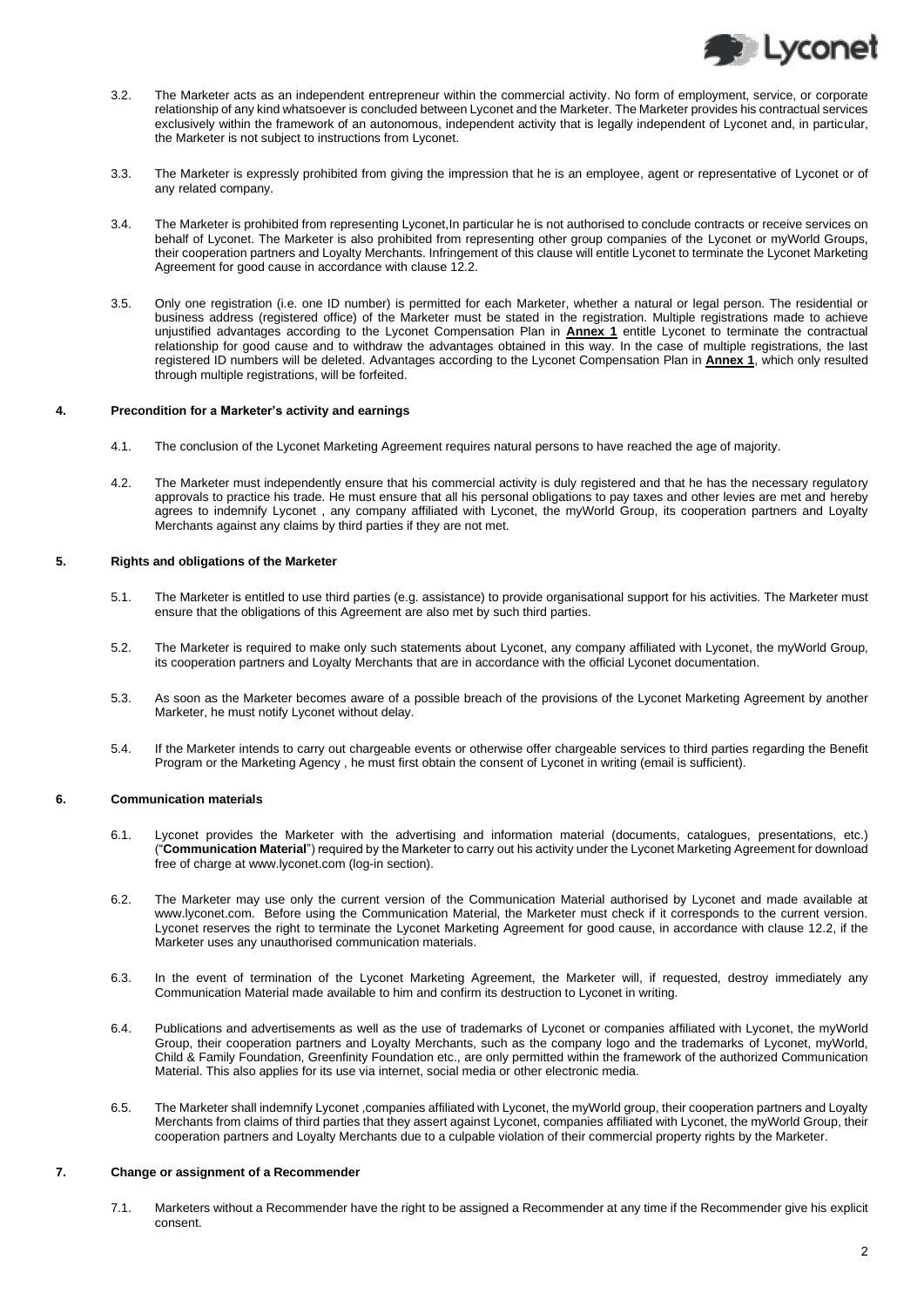

- 7.2. Marketers with a Recommender can make a change of Recommender if following requirements are met:
	- The Marketer has had the same Recommender for the last 6 months.
	- The Marketer was not in any Career Level according to the Lyconet Compensation Plan in **Annex 1** in the last 6 months..
	- The new Recommender give his explicit consent to the change.
- 7.3. As a result of the change of Recommender, the Marketer will lose his previously recommended Members and Marketers. However, the change of Recommender has no further effects for these previously recommended Members or Marketers themselves.
- 7.4. In the event of a termination of the Lyconet Marketing Agreement and a subsequent new registration within 6 months, the Marketer will automatically be assigned to the Recommender the Marketer had at the moment of termination.

#### **8. Earnings**

- 8.1. The Marketer will be compensated for marketing or mediation of goods, services, travels, etc. according to the Lyconet Compensation Plan in **Annex 1**. The Marketer has no claim against Lyconet for reimbursement for expenses incurred in the performance of his activity (e.g. travel, hotel, materials or personnel costs).
- 8.2. All payments are calculated monthly, in accordance with the Lyconet Compensation Plan in Annex 1. Lyconet provides all relevant information for the earnings to the Lyconet Compensation Plan in **Annex 1** to the Marketer via the log-in area at [www.lyconet.com.](http://www.lyconet.com/)
- 8.3. The Marketer must review the credit advices immediately and make any objections in writing to Lyconet no later than one week after receipt of the invoice via www.lyconet.com. Infringement of this obligation may entitle Lyconet to a claim for damages.
- 8.4. Entitlement to initial payment of the remuneration arises when the Marketer has 5 direct active Members according to the Lyconet Compensation Plan in **Annex 1**. A minimum amount according to the Lyconet Compensation Plan in **Annex 1** must be reached for the transfer to the Marketer's bank account to take place.

#### **9. Secrecy and confidentiality**

- 9.1. The Marketer will maintain secrecy, even after the termination of the Lyconet Marketing Agreement, in respect of all business and commercial activity secrets of Lyconet that have been entrusted or made known to him by Lyconet during its activities.
- 9.2. Documents relating to internal business transactions entrusted to the Marketer must be returned to Lyconet immediately at its request after they have been duly used, but no later than on the termination of the Lyconet Marketing Agreement.
- 9.3. The Marketer will also impose these secrecy and confidentiality obligations third parties according to clause 5.1

### **10. Data protection**

- 10.1. To the extent necessary for the implementation of the Lyconet Marketing Agreement, in particular for the calculation of earnings according to the Lyconet Compensation Plan in **Annex 1**, Lyconet, being responsible for data protection, collects, stores and processes personal or company-related data as well as data on activities of the Marketer.
- 10.2. All requests for information, changes, and deletion of data may be addressed to Lyconet (Thailand) Limited, The Offices at Central World, Suite ML2302, 23rd Floor, No. 999/9, Rama 1 Road, Pathumwan Bangkok 10330 Thailand or by e-mail to international@lyconet.com. Further data protection-relevant provisions when using the Lyconet website can be found in the Privacy Policy at www.lyconet.com.
- 10.3. Lyconet uses internationally recognised security technology to protect the Marketers' data against unauthorised access.
- 10.4. If the Marketer uses additional IT-supported services and Lyconet processes personal data entered by the Marketer in this connection, the parties will conclude a data-processing agreement.

#### **11. Non-compete / non-solicitation agreement**

- 11.1. The Marketer will not, for any part of the duration of the Lyconet Marketing Agreement, directly or indirectly, or through any third parties, without the prior written consent of Lyconet, provide such services to a competitor providing services that are identical or similar to those of Lyconet or manage or participate in a rival company or otherwise support or advise it.
- 11.2. The activities of the Marketer in any competing undertaking already existing at the time of conclusion of the Lyconet Marketing Agreement and disclosed in writing (email) are excluded from the above non-compete agreement.
- 11.3. The Marketer will also refrain, during the term of the Lyconet Marketing Agreement, from soliciting Members, Loyalty Merchants or Marketers, or even attempting to do so.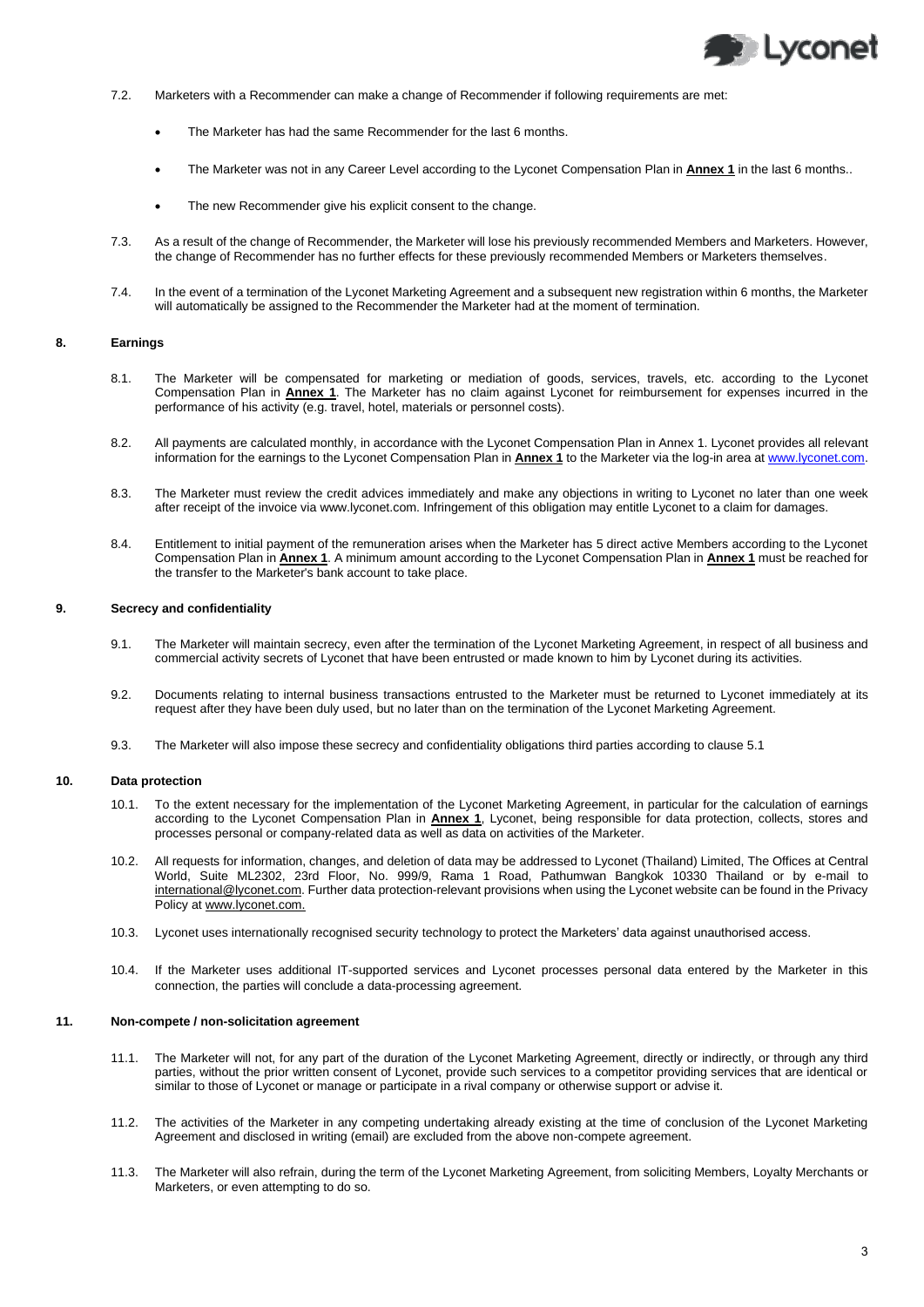

11.4. If the above provisions of this clause are infringed by the Marketer or third parties according to clause 5.1 , Lyconet will be entitled to demand desistance from the relevant acts. This will not affect the right of Lyconet to terminate the Lyconet Marketing Agreement for good cause and to claim damages.

## **12. Term and termination of the Lyconet Marketing Agreement**

- 12.1. The Lyconet Marketing Agreement is concluded for an indefinite term and may be terminated by both parties subject to a 30-day period of notice.
- 12.2. Both parties have the right to terminate the Lyconet Marketing Agreement at any time for a good cause without notice. A good cause for termination by Lyconet is present especially in the following cases:
	- (a) The Marketer deliberately makes false statements when concluding the Lyconet Marketing agreement.
	- (b) The Marketer uses unauthorised Communication Material in breach of clause 6.2
	- (c) The Marketer uses trademarks and logos of Lyconet and its affiliated companies in violation of clause 6.4.
	- (d) The Marketer infringes the prohibition on competition or non-solicitation under clause 11 or infringes his secrecy and confidentiality obligations under to clause 9.
	- (e) The Marketer repeatedly provides wrong advice about the Benefit Program or Lyconet . An indication of wrong advice is if an above-average number of contracts introduced by him (including Members, Marketers, or Loyalty Merchants) are contested regularly by the other party, revoked or terminated at the next possible date.
	- (f) The Marketer operates a commercial resale of vouchers of myWorld Group or its Loyalty Merchants.
	- (g) The Marketer holds a chargeable event without the written consent of Lyconet or offers third parties chargeable services regarding the Benefit Program or Lyconet.
	- (h) The Marketer, has been convicted of an intentional criminal offense (i) committed against Lyconet or a company affiliated with Lyconet and / or (ii) in connection with the exercise of his activity under the Lyconet Marketing Agreement, (iii) which has a factual connection with the Marketer's activity according to the Lyconet Marketing Agreement (e.g. property crimes such as fraud) or (iv) which is so serious that Lyconet no longer cooperates due to the destruction of the necessary basis of trust or an imminent loss of reputation can be expected.
	- (i) The Marketer is repeatedly in arrears with the fulfilment of a contractual claim for payment.
	- (j) The financial situation of the Marketer deteriorates so significantly that his solvency can be called into question.
	- (k) In addition to the significant damage to the economic interests or the reputation of Lyconet or the Loyalty Merchant, the breach of essential contractual obligations is considered as a good cause.

A termination for good cause for a breach of contract as a rule requires the expiry of a specified deadline for remedial action or a previous unheeded warning. However, setting a deadline or warning is unnecessary if the infringement is so serious that Lyconet can no longer be reasonably expected to continue the Lyconet Marketing Agreement for that very reason.

- 12.3. Every declaration of termination must be in writing. The commencement of the period of notice is the date of receipt of the letter of termination.
- 12.4. Participation by a Marketer in the Benefit Program remains unaffected by the termination of this Lyconet Agreement.

# **13. Effects of the termination**

- 13.1. Earnings already paid will remain with the Marketer. In addition, the Marketer will be entitled to disbursements of earnings for which all conditions under the Lyconet Compensation Plan in **Annex 1** have already been met at the time of termination. Further claims of the Marketer against Lyconet are excluded, subject to mandatory legal claims.
- 13.2. Unless otherwise agreed, payments made by the Marketer (e.g. for services or voucher orders) will not be refunded. Expenses of the Marketer will not be refunded.

# **14. Liability**

- 14.1. Lyconet is liable for damages resulting from injury to life, limb, or health that are based on a wilful or negligent breach of duty by Lyconet. Lyconet is also fully liable for other damages that are based on an intentional or grossly negligent breach of duty by Lyconet.
- 14.2. For damages due to simple negligent infringement of such obligations as are fundamental for the proper and regular performance of the contract and on the fulfilment of which the Marketer may accordingly rely and does rely (primary obligations), Lyconet is only partially liable for typical and foreseeable damage.
- 14.3. Other claims for damages are excluded, subject to claus[e 14.5.](#page-3-0) This applies if Lyconet is not at fault.
- 14.4. If the liability of Lyconet is limited or excluded, the limitations or exclusions also apply to the personal liability of the employees, legal representatives, and vicarious agents of Lyconet.
- <span id="page-3-0"></span>14.5. The limitations of liability and disclaimers set out in this clause will not affect the liability of Lyconet under the mandatory statutory provisions of the Product Liability Act, the fraudulent concealment of a defect or the issue of a guarantee for the quality of an object.